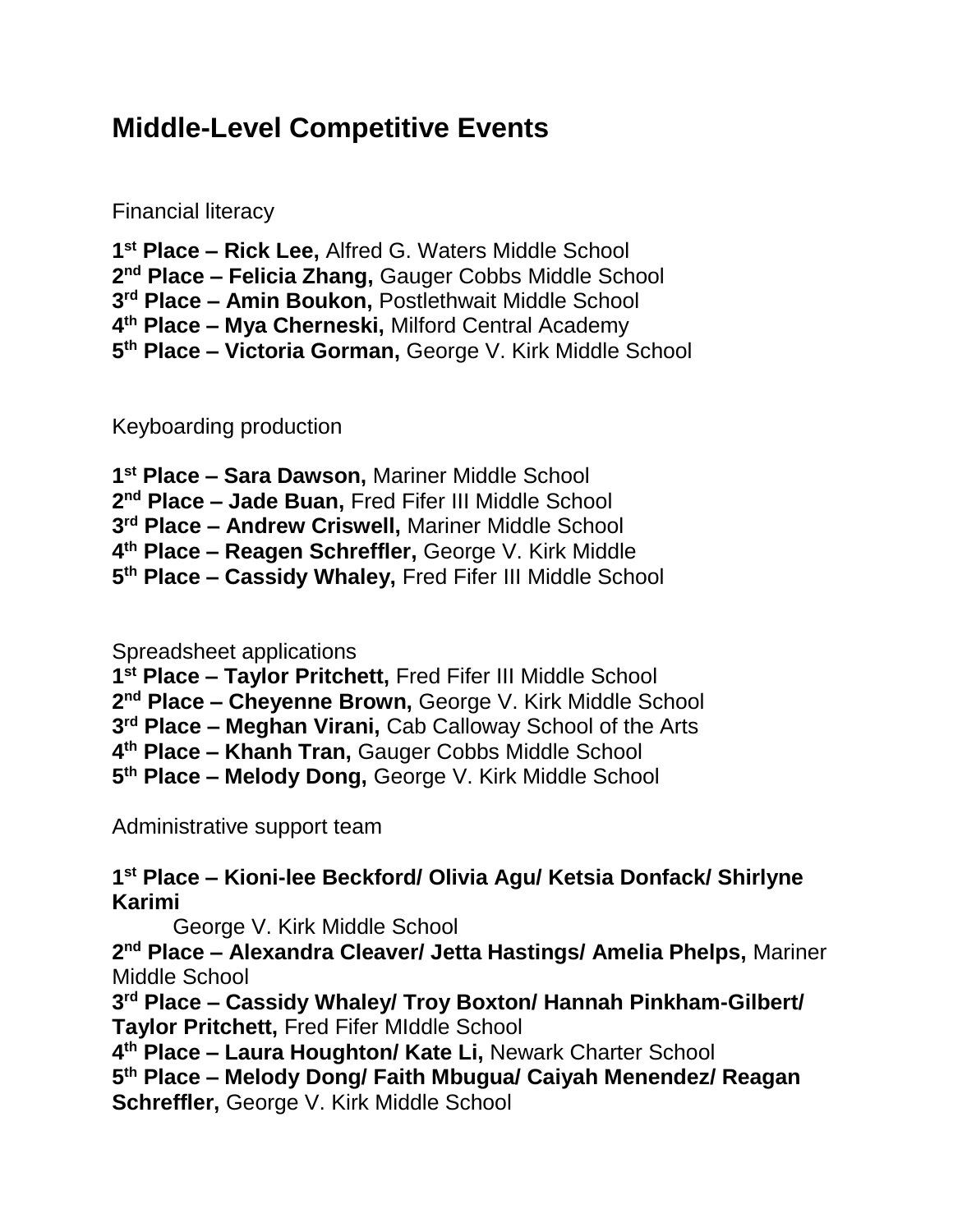Business communications skills concepts

 **st Place – Ryan Hustedt,** Newark Charter School **nd Place – Noah Brown,** Newark Charter School **rd Place – Kayleigh Domingo,** Georgetown Middle School **th Place – Dhriti Tattari,** Cab Calloway School of the Arts **th Place – Boluwatife Aminu,** Redding Middle School

Digital game design team

**1st Place – Julia Chang/ Harpeet Kaur/ Sanjana Nalavolu/ Praya Singh** Cab Calloway School of the Arts **2nd Place – Kassidy Bahel/ Brynn Bowen/ Kylee Countryman/ Bryce Fulgham,** Central Middle School

Computer literacy concepts

**1 st Place – Khang Nguyen,** Smyrna Middle School

 **nd Place – Jeremiah Rayban,** Cab Calloway School of the Arts **rd Place – Christopher DiLorenzo,** Brandywine Springs School **th Place – Richard Sutton,** Gauger-Cobbs Middle School **th Place – Phoenix Woodrow,** Conrad Schools of Science

Website design team

**1 st Place – Harika Chinthalapati, Sarah Kupchick, Ana Sofia Londono, Chandanasri Sagamreddy,** Cab Calloway School of the Arts **2 nd Place – Chloe Hughes, Ava Rudis,** Fifer Middle School

Introduction to video production team

**1 st Place – Xavier Braxton, Bryce Garrett,** Redding Middle School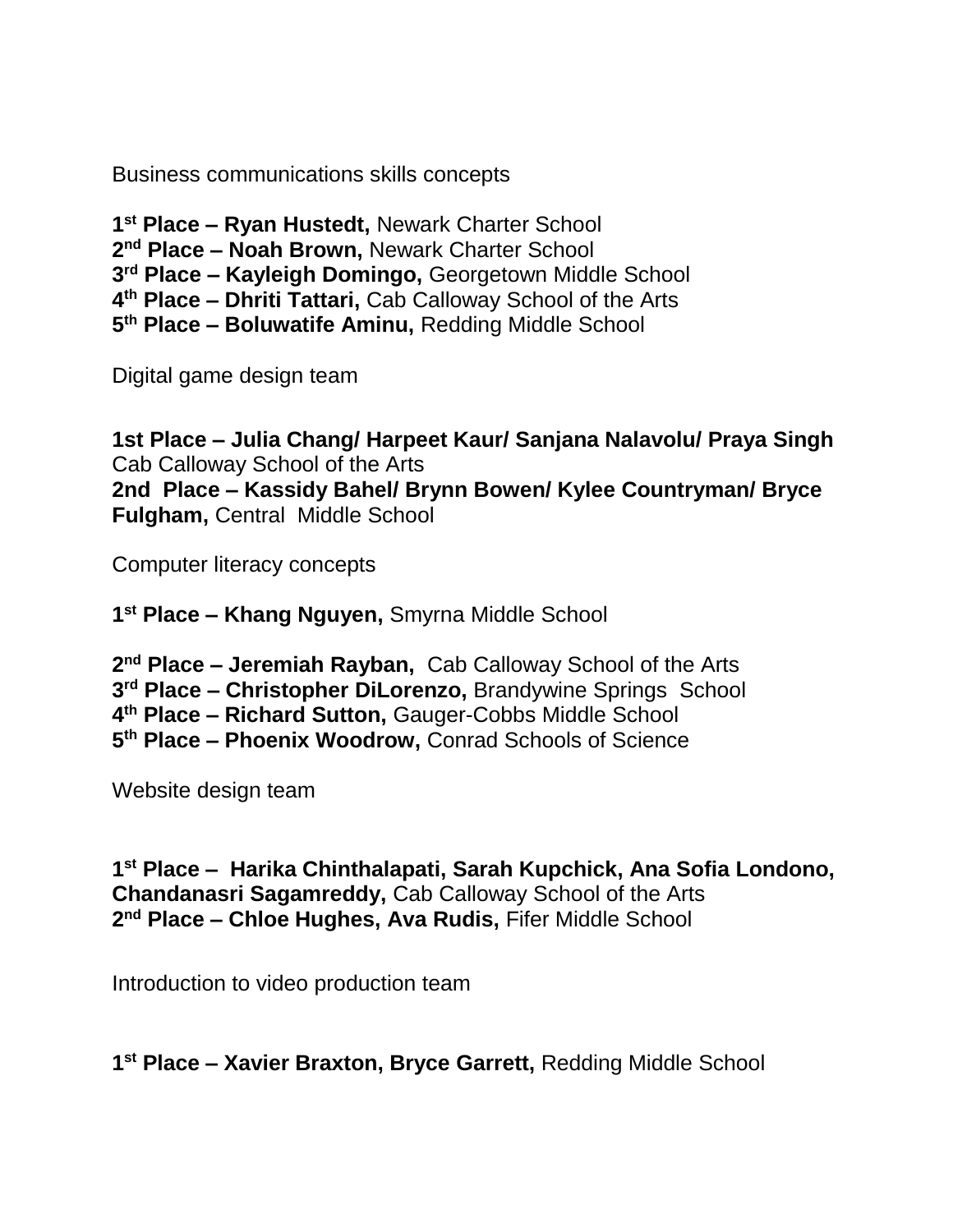**nd Place – Briana Bradley, Cheyenne Brown, Madison Hill,** George V. Kirk Middle School

Graphic design promotion

 **st Place – Cara Huang,** Gauger Cobbs Middle School **nd Place – Emily Li,** Cab Calloway School of the Arts **rd Place – Sara Zuniga-Sosa,** Cab Calloway School of the Arts

Presentation management team

 **st Place – Mackinzie Brown, Sara Dawson, Sophie Zych, Morgan Newcomb** Mariner Middle School **nd Place – Marissa Johnson, Emily Li, Giada MacNamara, Delanie McKenzie,** Cab Calloway School of the Arts

Prepared speech

 **st Place – Abigail Cholewa,** Fifer Middle School **nd Place – Troy Hernandez,** HB duPont Middle School **rd Place – Brenna Geidel,** Fifer Middle School

Extemporaneous speech

 **st Place – Janiece Lumpkin,** Redding Middle School **nd Place – Lindsay Fomundam,** Postlethwait Middle School **rd Place – Alice Chu,** HB duPont Middle School

Entrepreneurship exploration

 **st Place – Noah Qasim,** Newark Charter School **nd Place – Troy Boxton,** Fifer Middle School **rd Place – Tiffany Situ,** Cab Calloway School of the Arts

Business fundamental concepts

**st Place – Genevieve Breen,** Cab Calloway School of the Arts